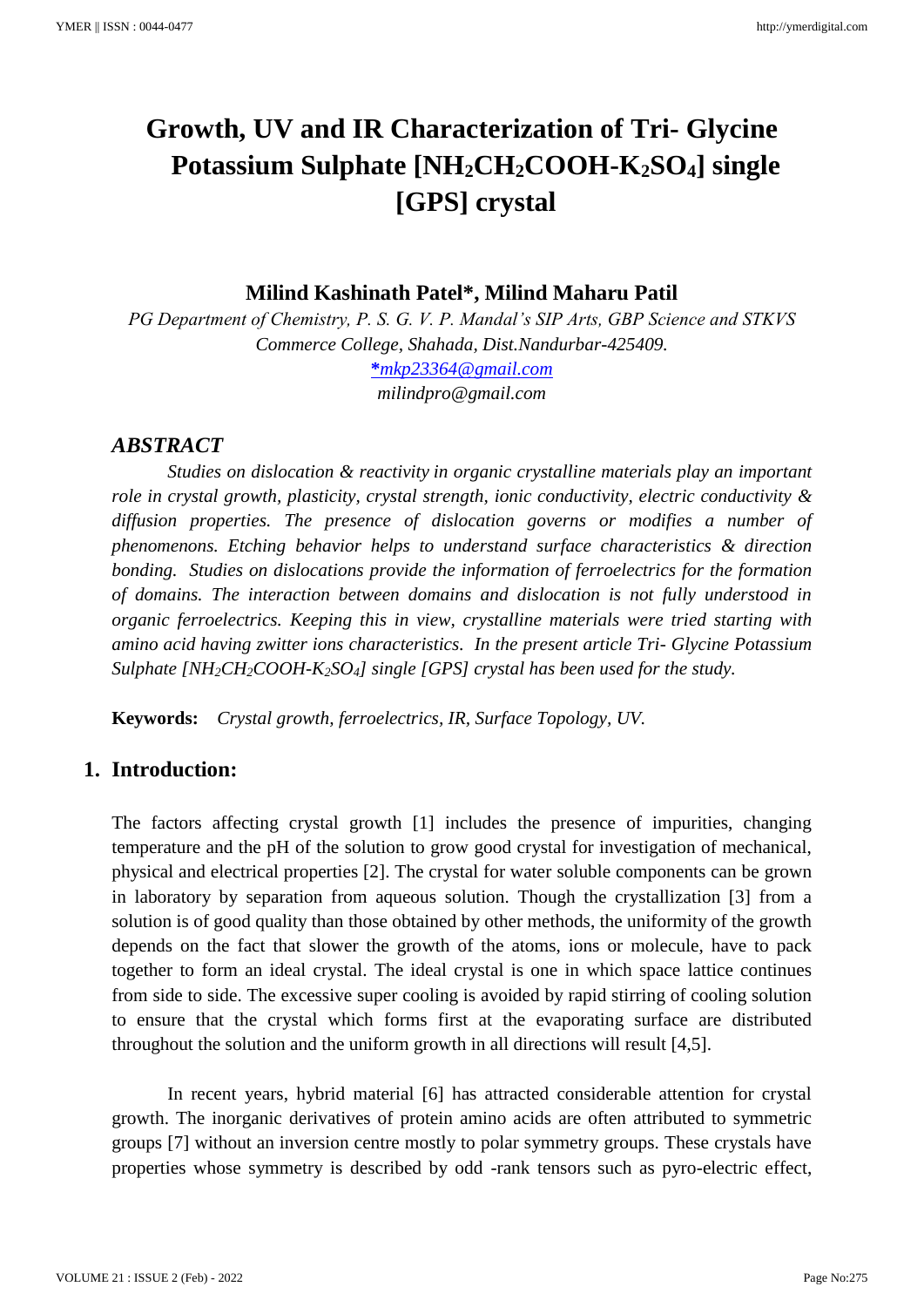spontaneous electric polarization, piezoelectric effect, generation of second optical harmonics [8,9]. Tri- Glycine Sulphate (TGS) is a well-known ferroelectric and pyroelectric material. The ferroelectric crystals find important applications in opto electronics such as capacitors, non-volatile memory devices, actuators, high-performance gate insulators, etc. All ferroelectric materials are pyroelectric, however, not all pyroelectric materials are ferroelectric. Below Curie temperature, ferroelectric and pyroelectric materials are polar and possess a spontaneous polarization or electric dipole moment. However, this polarity can be reversed through the application of an electric field with ferroelectric materials.

## **2. Materials and Methods:**

#### **A) Synthesis and crystal growth of TGPS:**

Single crystals of Tri- Glycine Potassium Sulphate crystals (TGPS), a semi organic nonlinear optical material was grown from solution by slow evaporation at ambient temperature [10]. Among these, the crystals with different proportion i.e. 1:1 and 3:1 were grown from aqueous solution by slow evaporation technique at room temperature. The pH of the solution at supersaturation was kept at 6.0. The solution was filtered and transferred to a petri dish for crystallization. This compound was re-crystallized twice for attaining purity.

Crystals of good quality appeared after about two weeks & crystals of appreciable size were obtained within six to eight weeks' time. The chemical composition of the grown crystals was determined by the FT-IR spectra. The structure is built from alternate layers of Glycine organic molecules and inorganic layers consisting of  $K^+$  ions and SO<sub>4</sub> ions. The grain size was found to be 5 microns.

Applications of various experimental techniques were employed depending on the factors like basic principles involved, advantages and limitations of each method. The fully grown crystals of GPS-1 & GPS-2 are shown in Fig. 1 a & 1 b.



This method was extensively used for obtaining single crystal of organic & inorganic materials. The factors affecting crystal growth are pH of solution, presence of impurities, temperature changes. The pure samples of seed crystals were characterized for UV, IR & other properties.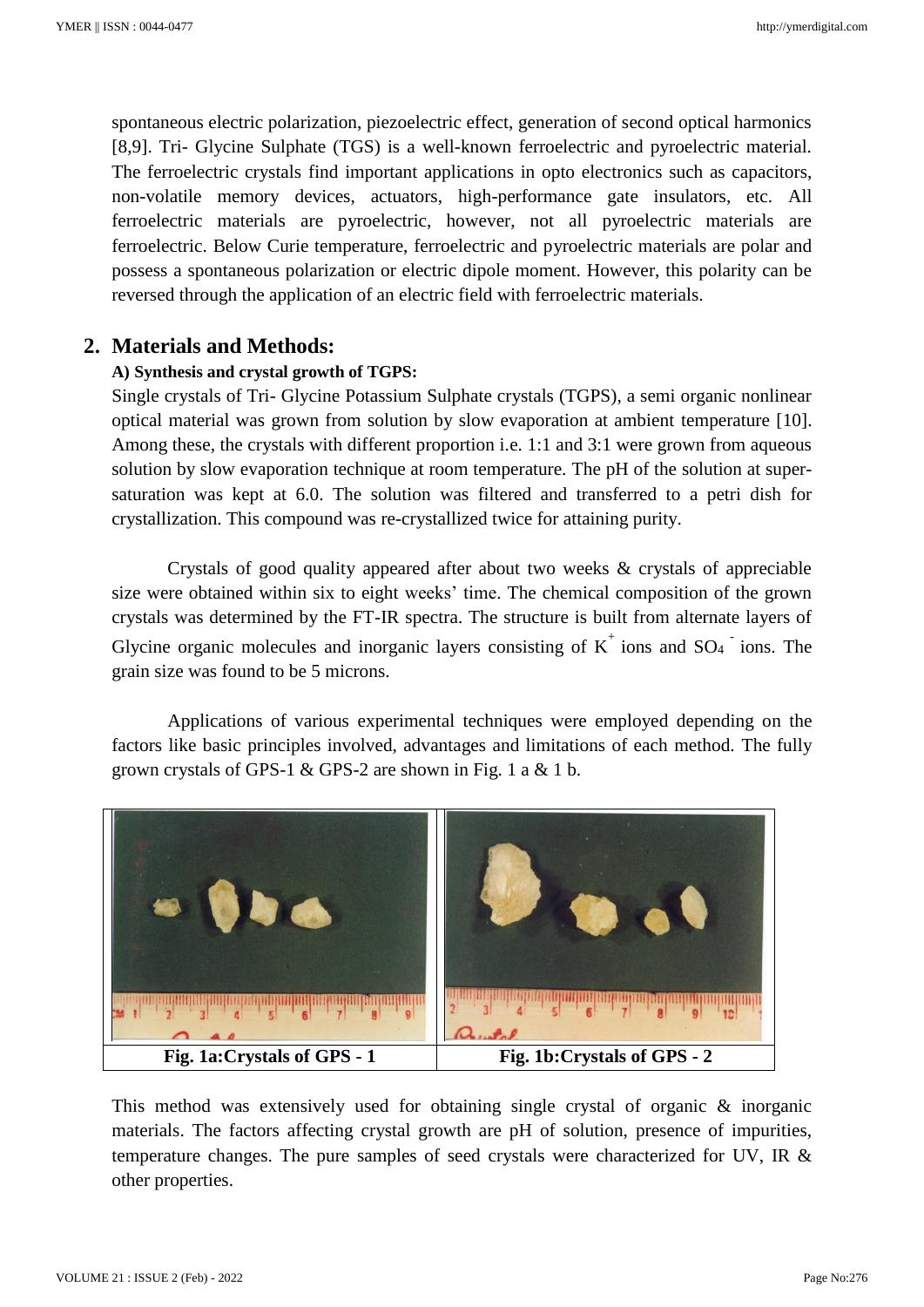The pellets of TGPS were subjected to infrared light in range  $4000 - 500$  cm<sup>-1</sup> which is usually used for organic crystals. FT-IR 1600 Perkin Elmer was used for IR analysis. The etched and dried crystal face was mounted on glass plate using sand clay and then it was examined under a metallurgical "METZER" universal trinocular metallurgical research microscope [METZ-780]. "METAPHOT" was used for the topographical and dislocation studies on crystals. The absorption spectrum for the title crystal was recorded using JASCO corp., V-570, UV-VIS spectrometer in the region 190-2500 nm.

#### **B) Characterization:**

i. **IR Studies:** From the IR studies, it was concluded that the presence of potassium makes absorption more sharp with decrease in concentration of potassium. Linear variation of band shift is observed. Glycine is seen to exist in Zwitter ionic form. Fundamental characteristic variations are mostly achieved showing molecules having lack of centre of symmetry. The presence & absence of water of crystallization is confirmed by peaks in  $3400 \text{ cm}^{-1}$  in IR region. Fig.2a and 2b represent the IR spectra for GPS-1 & GPS-2 crystals respectively.



Table 1 depicts that both spectra exhibits strong acid stretch and then weak and continuous N-H stretch in 2500 -3500 cm<sup>-1</sup> region. The -COO bands for both crystals are in the frequency range 502- 694 cm<sup>-1</sup> and anti symmetric stretch at  $1409 \text{ cm}^{-1}$  is clearly seen to split C-CN band are observed from  $891-1033$  cm<sup>-1</sup> region. NH<sub>3</sub> deformation are observed from 1509-1609 cm<sup>-1</sup> amino acid absorption, the bands attributable to  $NH<sub>3</sub><sup>+</sup>$  groups and COO<sup>-</sup> groups exhibit absorption maximum indicating the glycine molecule exist as zwitterionic.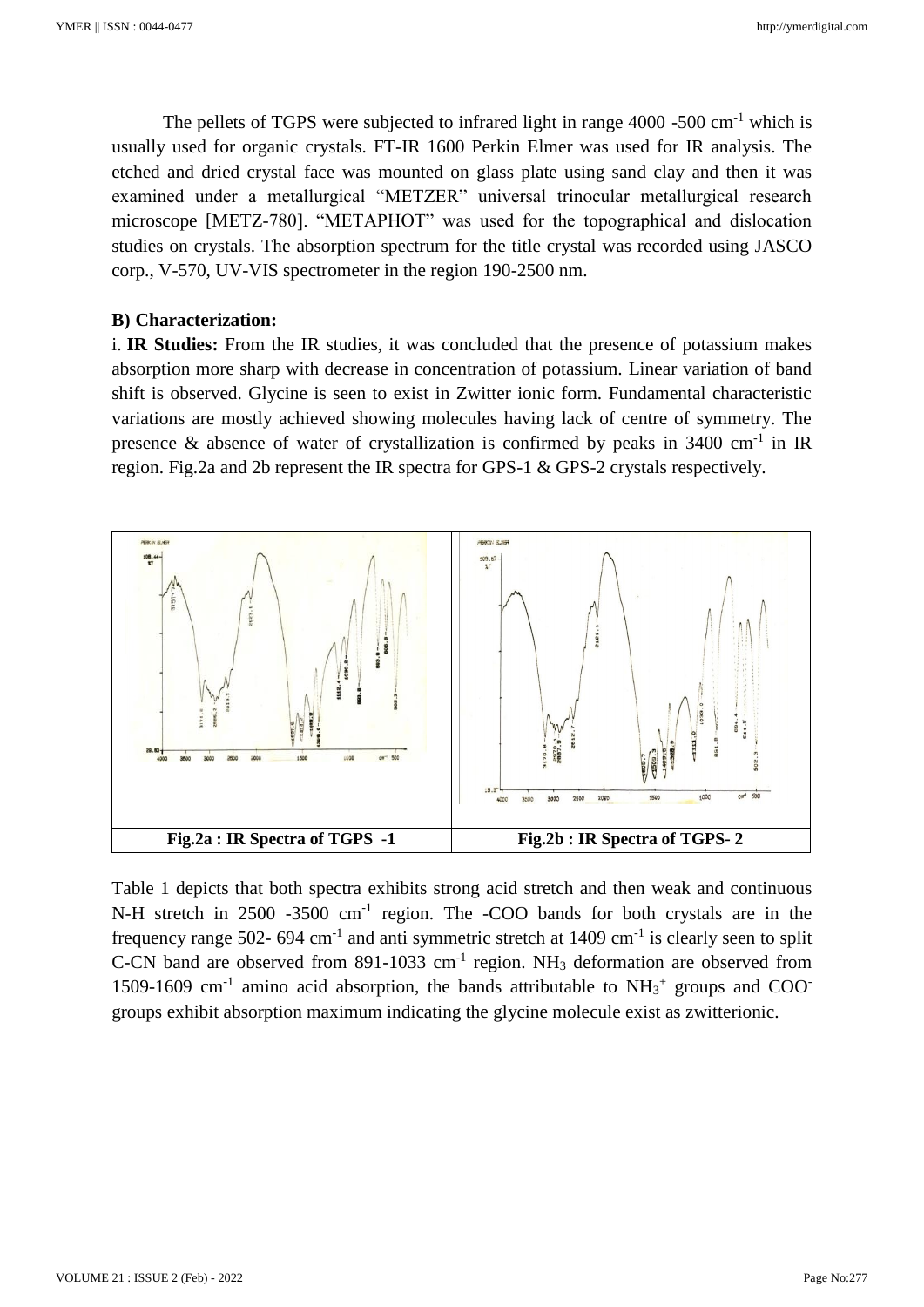| Sr.No          | GPS-1              | $GPS-2$            | <b>Band assignments</b>                    |
|----------------|--------------------|--------------------|--------------------------------------------|
|                | $\text{(cm}^{-1})$ | $\text{(cm}^{-1})$ |                                            |
| 1              | 502.3              | 502.3              | N asymmetrical stretching                  |
| $\overline{2}$ | 611.5              | 606.8              | COO-scissoring                             |
| 3              | 694.4              | 693.6              | COO-rocking                                |
| $\overline{4}$ | 891.8              | 893.8              | CCN symmetrical stretching                 |
| 5              | 1033.0             | 1030.2             | CCN asymmetrical stretching                |
| 6              | 1111.0             | 1112.4             | $NH3$ rocking                              |
| 7              | 1323.9             | 1328.0             | NH <sub>2</sub> twist                      |
| 8              | 1409.5             | 1409.0             | COO symmetrical stretching                 |
| 9              | 1509.3             | 1513.2             | $NH_3$ <sup>+</sup> symmetrical stretching |
| 10             | 1609.7             | 1607.6             | $NH3$ deformation                          |
| 11             | 2121.1             | 2123.1             | Characteristic amino acid comb. band       |
| 12             | 2612.7             | 2613.1             | N-H hydrogen bonded                        |
| 13             | 2887.9             | 2886.2             | $CH2$ symmetrical stretching               |
| 14             | 2970.1             | 2971.0             | C-H stretching                             |
| 15             | 3170.8             | 3171.8             | $NH3+ stretching$                          |

**Table 1: Frequency assignments for GPS-1 and GPS-2 crystals**

#### **ii. UV – Visible Spectra studies:**

The optical absorption spectra of Tri- Glycine Potassium Sulphate crystals (TGPS) were recorded in the range 190–2500 nm using Varian Carry 5E spectrophotometer. The absorption spectra obtained for grown samples with highly transparent single crystal of TGPS of thickness 3.2 mm is shown in Fig. 3.



**Fig.3. UV – Visible Spectrum of Tri- glycine potassium Sulphate Crystal**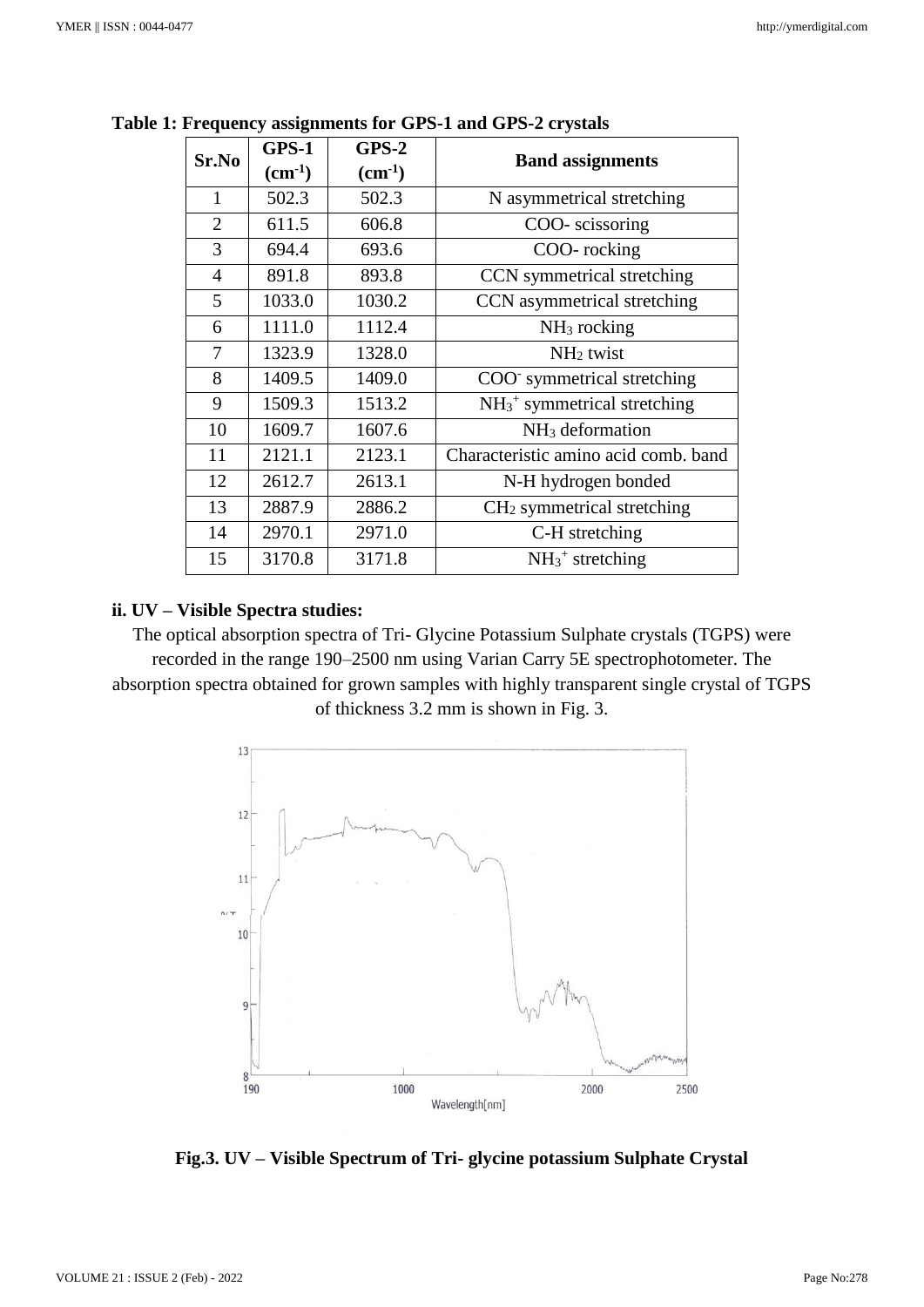## **3. Result and Discussion**:-

**Geometry of grown crystals:** The shape of number of crystals of various sizes has been studied. Crystal wi th  $18x15x3$  mm<sup>3</sup> size shows the geometry as represented in Fig. 4 and 5.



 But, the crystal geometry has been drawn using the dimensions of the grown crystals. Triangular faces with truncated corners in Fig. 4 represents [111] family plane, whereas the bottom face of crystals such as in Fig. 5 corresponds to [110] family as is evident from the crystal symmetry.

The pH of the solution is more important during the growth of crystal. After  $K_2SO_4$  is added to glycine, the external growth features are changed. The external geometry of the crystal does not change while the physical nature of crystal is also same, as that of glycine when heated i.e. decomposition to brown colour.

In IR spectra, the presence of potassium makes the absorption sharper with decrease in concentration of potassium an overall linear variation of hand shifts is observed [11]. The presence of water of crystallization is confirmed by the peaks in  $3400 \text{ cm}^{-1}$  region. The symmetry of tri- glycine potassium sulphate is seen different than the symmetry of glycine crystal. This may be due to the high chemical reactivity of sulphate acid with glycine molecule as compared to that of potassium sulphate.

The topographical studies [12] on cleavage faces has been reported that (a) faint line having perfect crystallographic orientation are the ferroelectric domain walls as supported by evidence of formation of wedge. (b) Domain walls show the correspondence on matched faces but washed out after heavy etching (c) No dislocation etch pits are observed; it is very difficult to say that there is no co-ordination number between the domain and dislocation[13] interaction. (d) The crystals when heated beyond the transition temperature do not change the geometry. This conclusion is regarding domain dislocation interaction.

The UV absorption spectrum showed that the crystal is transparent in the range 280- 1365 nm without any absorption peak, which is an essential parameter of nonlinear optical crystals. The absence of absorption of light in the visible region is the intrinsic property of the amino acids.